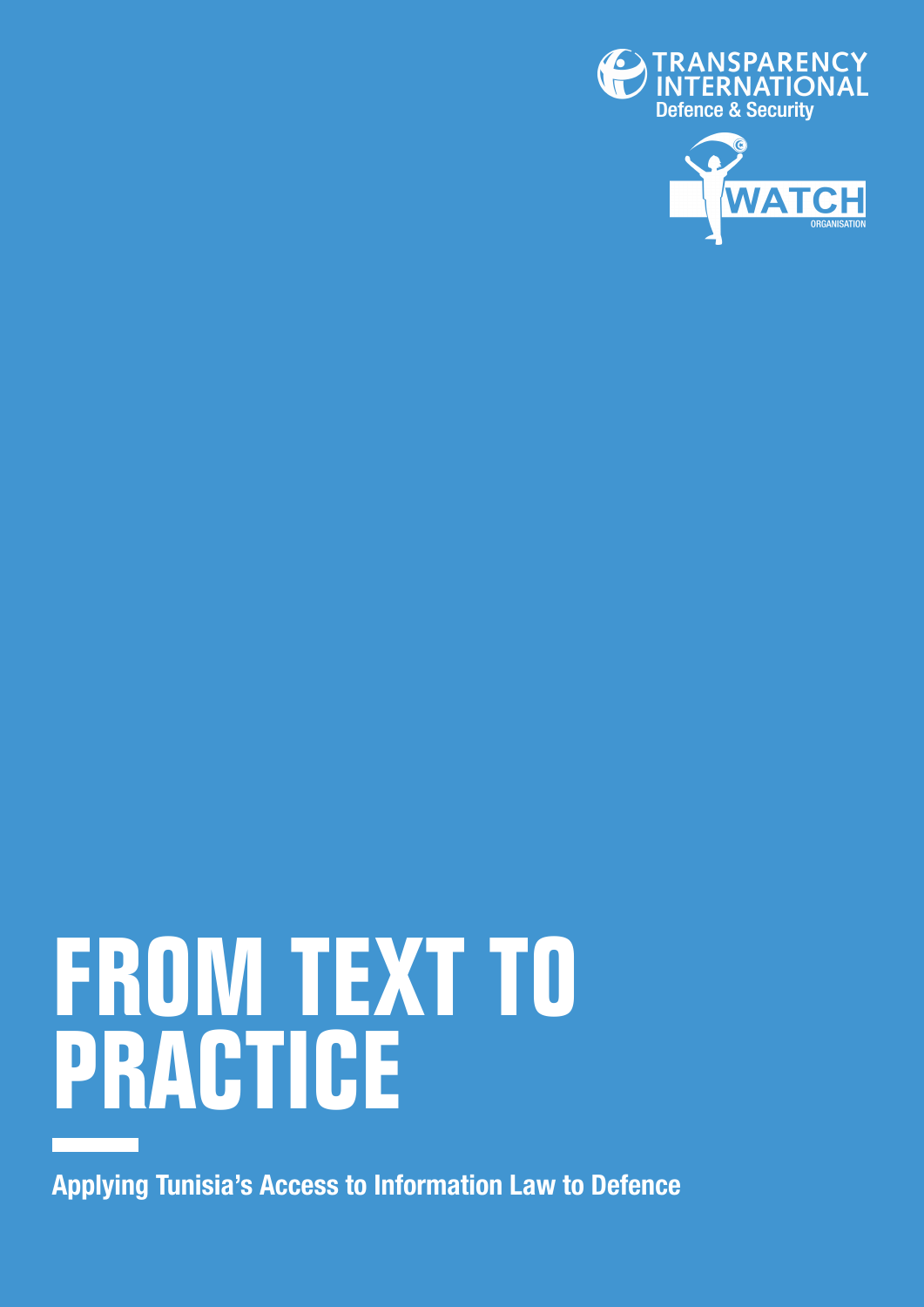Transparency International (TI) is the world's leading non-governmental anti-corruption organisation, addressing corruption and corruption risk in its many forms through a network of more than 100 national chapters worldwide.

Transparency International Defence and Security (TI-DS) works to reduce corruption in defence and security worldwide.

I WATCH is a Tunisian watchdog organisation founded in 2011 aiming at fighting corruption and enhancing transparency. In 2013, I WATCH became the official contact point of Transparency International in Tunisia, and since 2017 it has been a 'Chapter in Formation' of Transparency International.

© 2018 Transparency International. All rights reserved. Reproduction in whole or in parts is permitted, providing that full credit is given to Transparency International and provided that any such reproduction, in whole or in parts, is not sold or incorporated in works that are sold. Written permission must be sought from Transparency International if any such reproduction would adapt or modify the original content.

Published January 2019.

Every effort has been made to verify the accuracy of the information contained in this report. All information was believed to be correct as of January 2019. Nevertheless, Transparency International cannot accept responsibility for the consequences of its use for other purposes or in other contexts.

Transparency International UK's registered charity number is 1112842.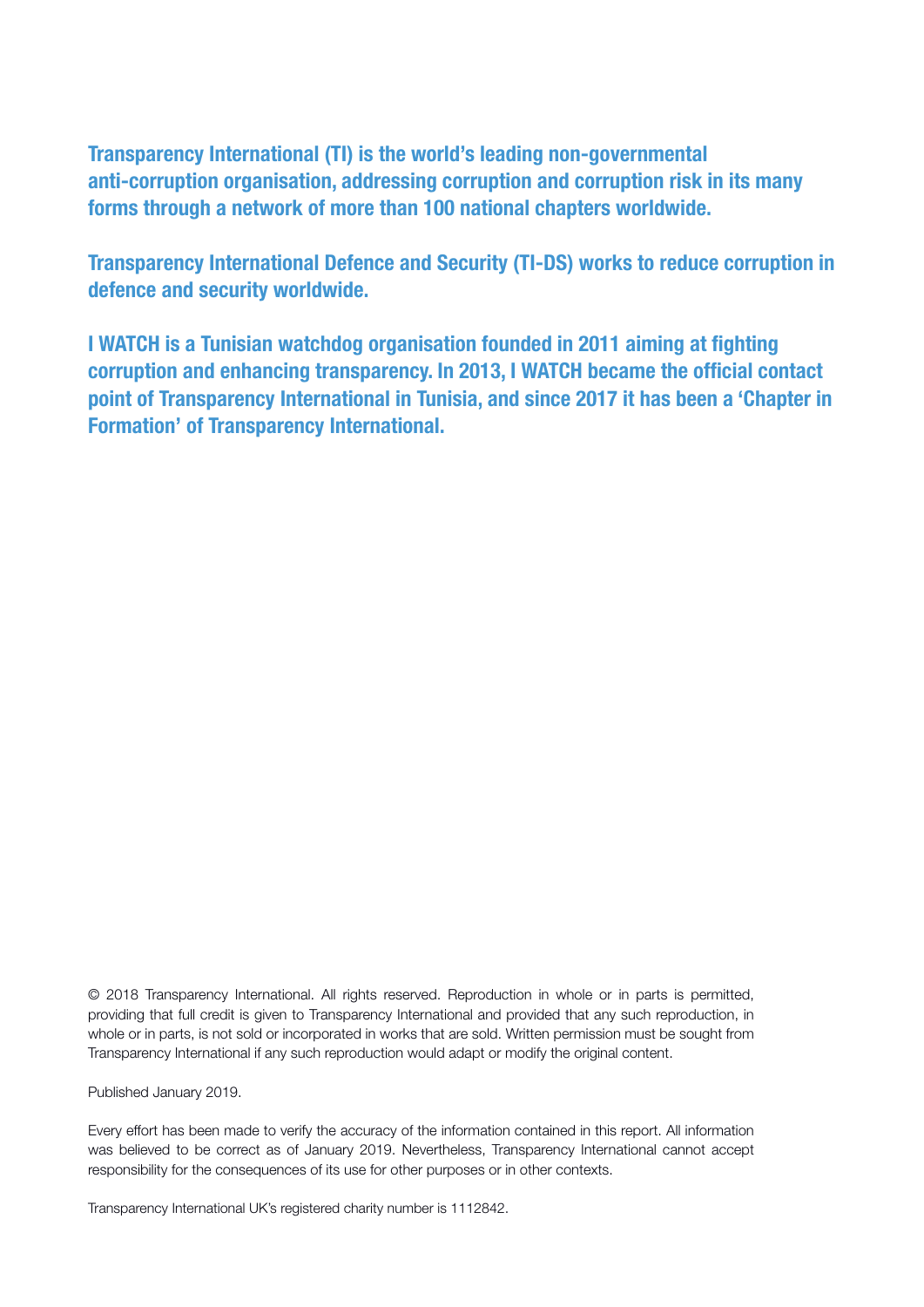## **FROM TEXT TO PRACTICE:**

Applying Tunisia's Access to Information Law to Defence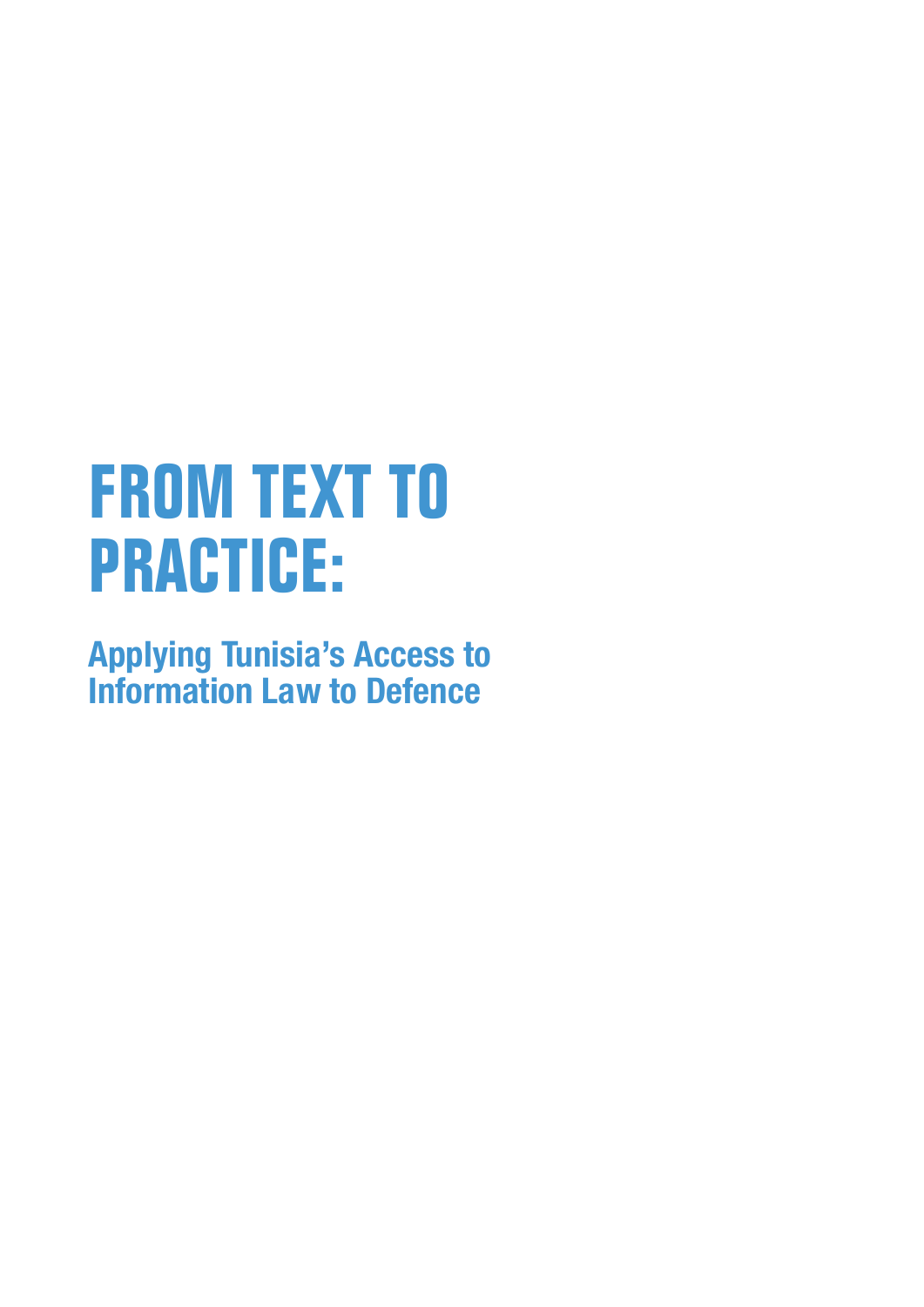### 1. INTRODUCTION/ EXECUTIVE SUMMARY

Following several years of debate, Tunisia finally has strong legislation regarding access to information. The government adopted a law to this effect in 2016, praised by many as being one of the most progressive access to information laws in the world. However, the law has faced limitations to its application, which include overzealous application of national security related exceptions.

Transparency International Defence & Security and I WATCH (Transparency International's national chapter in Tunisia) have conducted research to understand how the access to information law is being implemented in the defence sector. We have spoken with Members of Parliament, independent commissions and civil society organisations (CSO) in Tunisia, and conducted desk research. Additionally, I WATCH has filed several access to information requests to the MOD directly, to evaluate the nature of responses received. These activities have provided the findings, and formed the basis of our conclusions and recommendations, outlined below.

National security remains a priority for Tunisia's government. Defence and security forces face numerous challenges, and the country has been in a state of emergency since November 2015, following three major terrorist attacks that year. Despite this, another attack was committed in Tunis in October 2018, apparently targeting security forces and reiterating the urgency of confronting terrorist threats in Tunisia.<sup>1</sup> While national security is key to achieve military objectives and strategies, it is important to ensure that the MOD does not overwhelmingly use it as an excessive justification to obscure access to information. Achieving the appropriate balance between legitimate national security concerns and the public's right to access information has been a recurring challenge, and we have found that attitudes of secrecy currently prevail over good practice, in particular within the defence sector. Access to information legislation, while strongly worded, has been sparsely and ineffectively applied, and the MOD in particular has often justified its refusal to provide responses to access to information requests based on national security or lack of capacity.

### 2. ORIGINS AND EARLY APPLICATION OF THE **LEGISLATION**

Upon its adoption in 2016, civil society and international non governmental organisations (NGOs) hailed Tunisia's access to information law as one of the most progressive pieces of legislation on access to information worldwide, designed to empower Tunisian citizens and civil society to access information and improve government transparency and accountability.<sup>2</sup> The law guarantees the right to access information by requiring that government bodies answer requests for information in a timely manner. Importantly, it emphasises that access to information includes both the publication of information on request, as well as the proactive publication of information by the concerned bodies.<sup>3</sup> Certain exceptions to this right exist.

### Exceptions to the right to request information

Citizens and private persons can request any information from government agencies, provided this information does not fall under exceptions outlined in article 24. According to this article, a public body can reject a request, which might result in prejudice to national security or defence, to international relations related to these, or to third party rights such as to the protection of private life, personal data, and intellectual property.

Importantly, there is a caveat to these exceptions. Article 26 adds, "The fields listed are not considered as absolute exceptions to the right to information and shall be subject to a prejudice test. The damage shall be substantial and encompass current and future damage."4 The onus lies on the public body in question to justify any refusal to provide information, and the law provides appeals processes through the newly created Access to Information Authority (INAI), and through administrative tribunals, if the person requesting information is unsatisfied with the public body's response.<sup>5</sup> The final version of this article resulted from online and lobbying campaigns led by CSOs including I WATCH and Al Bawsala putting pressure on Parliament to withdraw the first version, which presented a real threat to the applicability of the law by providing a long list of possible exceptions from which government authorities

3 Loi organique n°2016-22 du 22 mars 2016, Art. 3

5 Loi organique n°2016-22 du 22 mars 2016, Art. 29-31

<sup>1</sup> "Tunisie: une femme s'est faite exploser sur l'avenue Bourguiba dans le centre ville de Tunis, plusieurs blessés," AFP/HuffPost (web), October 29, 2018

<sup>2</sup> Loi organique n°2016-22 du 22 mars 2016, relative au droit d'accès à l'information: [www.legislation.tn/fr/detailtexte/Loi-num-2016-22-du-24-03-2016-jort-2016-](http://www.legislation.tn/fr/detailtexte/Loi-num-2016-22-du-24-03-2016-jort-2016-026__2016026000221?shorten=TgGW)

<sup>026 2016026000221?</sup>shorten=TgGW. Tunisian legislators adopted the law on March 22, 2016, and it came into force in March 2017. It superseded Law-Decree n°41-2011, the first piece of legislation regarding access to information in Tunisia, and allowed Tunisia to meet the requirements of the Open Government Partnership (OGP) which it had joined in 2014.

<sup>4</sup> "Tunisia Assembly Adopts Freedom of Information Law", Freedominfo.org (web), 14 March 2016: <http://www.freedominfo.org/2016/03/tunisia-assembly-adopts-freedom-of-information-law/>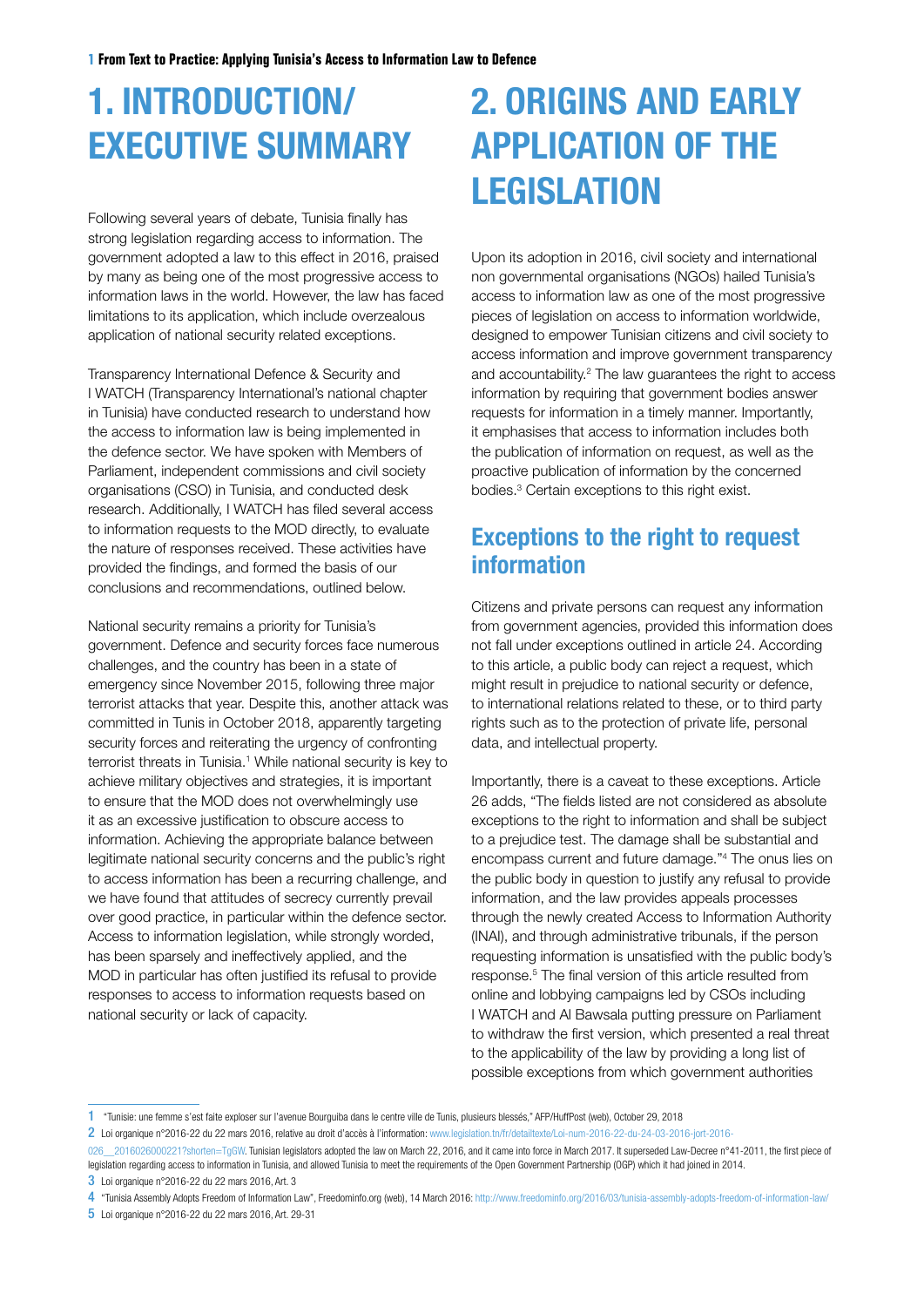could choose to restrict information.6

The INAI has at times rejected the national security exception with article 26. In one case, a journalist had sent a request to the Ministry of Interior in July 2018, asking for statistics related to the number of persons subject to a specific border control measure ("Procedure S17"), and their geographical distribution. When the ministry did not respond, the journalist filed a claim to the INAI, who asked the ministry to justify the rejection of the request; the ministry answered in September 2018 quoting article 24 on the grounds of personal data protection and of national security, because the procedure aims to identify and control suspects of terrorism or other infractions.<sup>7</sup> However, the INAI rejected this argument, noting that the request was specific to statistics, not personal data therefore, under article 26, the ministry did not justify the potential harm, and the INAI ruled that the journalist should be allowed to access the statistics to help enhance transparency and accountability towards the management of security bodies.<sup>8</sup>

#### Certain, but uneven, progress

Imed Hazgui, president of the INAI, notes that there has been progress towards the implementation of the access to information legislation. The commission is up and running, with members in place and claims being submitted. In November 2018, the INAI formally launched their website, which includes information about the authority, procedures relating to access to information, and decisions that have been adopted.

However, despite some positive steps on paper, there remain limits to the law's effective application,<sup>9</sup> which the authority and the government should aim to address. For instance, as of November 2018, citizens and CSOs had filed 505 claims with the INAI regarding access to information; of these, 304 were still pending.10 While the number of claims indicates the public's willingness to access information, the number of pending responses demonstrates institutional limits to respond. While the commission's creation has reinforced the legitimacy to exercise the right to access information, the government must demonstrate further political will and commitment by adopting clarifying texts and speeding up access to information. Hazgui suggests, for example, giving the INAI the power to hire its own agents as opposed to

having them appointed by the head of government, to "consecrate" the access to information "culture."11

I WATCH has found that responsiveness towards access to information requests has increased compared to the previous law, but some government bodies remain resistant to releasing information. As such, they have often ignored deadlines for responses, and used unrealistic arguments to justify rejecting requests or referring them to courts, where they may remain caught for extended periods. I WATCH demonstrated in September 2018 that only five of the 26 ministries fully respect article 6 of the law, about proactive publication of information; most of the other ministries have not updated their websites to include reports and documents that they should have been proactively sharing.12 Between January and August 2018, I WATCH submitted 193 requests for information. 73 were related to corruption cases and investigated by I WATCH's Advocacy and Legal Advice Centre (YALAC), and 120 were submitted as part of the oversight process. I WATCH appealed over 50% of the requests to the INAI, either for ignoring the requests or for rejecting them.

Another hurdle identified by I WATCH is the lack of training and understanding of the law from Access to Information officers within the government, who are supposed to implement the law's provisions and respond to queries. From I WATCH's experience and interviews, including with the INAI, there is a sense that due to limited training, administrative employees have at times wrongly rejected requests based on data protection, or other exceptions, and have demonstrated limited understanding on how to test the exceptions under article 24. I WATCH also acknowledge the challenge posed by the lack of digitalisation across the Tunisian public administrations, making the process of producing the necessary documents to respond to access to information requests slow and laborious and meaning that non-compliance with deadlines may sometimes simply be due to the time it takes to do so. One interviewee from a public oversight body suggests focusing on strengthening administrative employees' capacity through collaborative programs between the INAI, CSOs, and public institutions. This would for instance help dissipate legitimate concerns about the limits of personal data or national security, and ensure that ministries use these exceptions in adequate circumstances, rather than as a defence in general scenarios and benign requests.

11 Ibid.

<sup>6</sup> T. Dreisbach, "Information for the People: Tunisia Embraces Open Government, 2011-2016," Princeton University (web), May 2017: [https://successfulsocieties.princeton.edu/publications/](https://successfulsocieties.princeton.edu/publications/information-people-tunisia-embraces-open-government) [information-people-tunisia-embraces-open-government;](https://successfulsocieties.princeton.edu/publications/information-people-tunisia-embraces-open-government) see also Aymen Gharbi, "Tunisie: Le projet de loi organique sur le droit d'accès à l'information "contraire à la constitution", selon deux associations," HuffPost Maghreb (web), 13 March 2016: [https://www.huffpostmaghreb.com/2016/03/09/tunisie-acces-information\\_n\\_9416824.html](https://www.huffpostmaghreb.com/2016/03/09/tunisie-acces-information_n_9416824.html) 

<sup>7 &</sup>quot;S17' Victims of the Ministry of Interior's Whims," Arab Reporters for Investigative Justice, 24 November 2018: <https://en.arij.net/report/s17-victims-of-the-ministry-of-interiors-whim> 8 The full decision, dated 4 October 2018, is available on the website of the INAI: [http://www.inai.tn/plaintes\\_avis/%D9%82%D8%B1%D8%A7%D8%B1-%D8%B9%D8%AF%D8%AF-251-](http://www.inai.tn/plaintes_avis/%D9%82%D8%B1%D8%A7%D8%B1-%D8%B9%D8%AF%D8%AF-251-%D8%A8%D8%AA%D8%A7%D8%B1%D9%8A%D8%AE-2018-10-04/) [%D8%A8%D8%AA%D8%A7%D8%B1%D9%8A%D8%AE-2018-10-04/](http://www.inai.tn/plaintes_avis/%D9%82%D8%B1%D8%A7%D8%B1-%D8%B9%D8%AF%D8%AF-251-%D8%A8%D8%AA%D8%A7%D8%B1%D9%8A%D8%AE-2018-10-04/) There have been reports that the Ministry of Interior has appealed the decision.

<sup>9</sup> K. Ferchichi, "Quand l'application de la loi fait défaut," La Presse (web), September 2018, available at:<https://www.turess.com/fr/lapresse/153598>

<sup>10</sup> "Tunisie : 505 plaintes déposées auprès de l'instance d'accès à l'information," Webmanagercenter (web), November 2018: [https://www.webmanagercenter.com/2018/11/27/427536/](https://www.webmanagercenter.com/2018/11/27/427536/tunisie-505-plaintes-deposee-aupres-de-linstance-dacces-a-linformation/) [tunisie-505-plaintes-deposee-aupres-de-linstance-dacces-a-linformation/](https://www.webmanagercenter.com/2018/11/27/427536/tunisie-505-plaintes-deposee-aupres-de-linstance-dacces-a-linformation/)

<sup>12</sup> "Management Guide to Access to Information," I WATCH, 5 October 2018: <https://www.iwatch.tn/ar/article/625>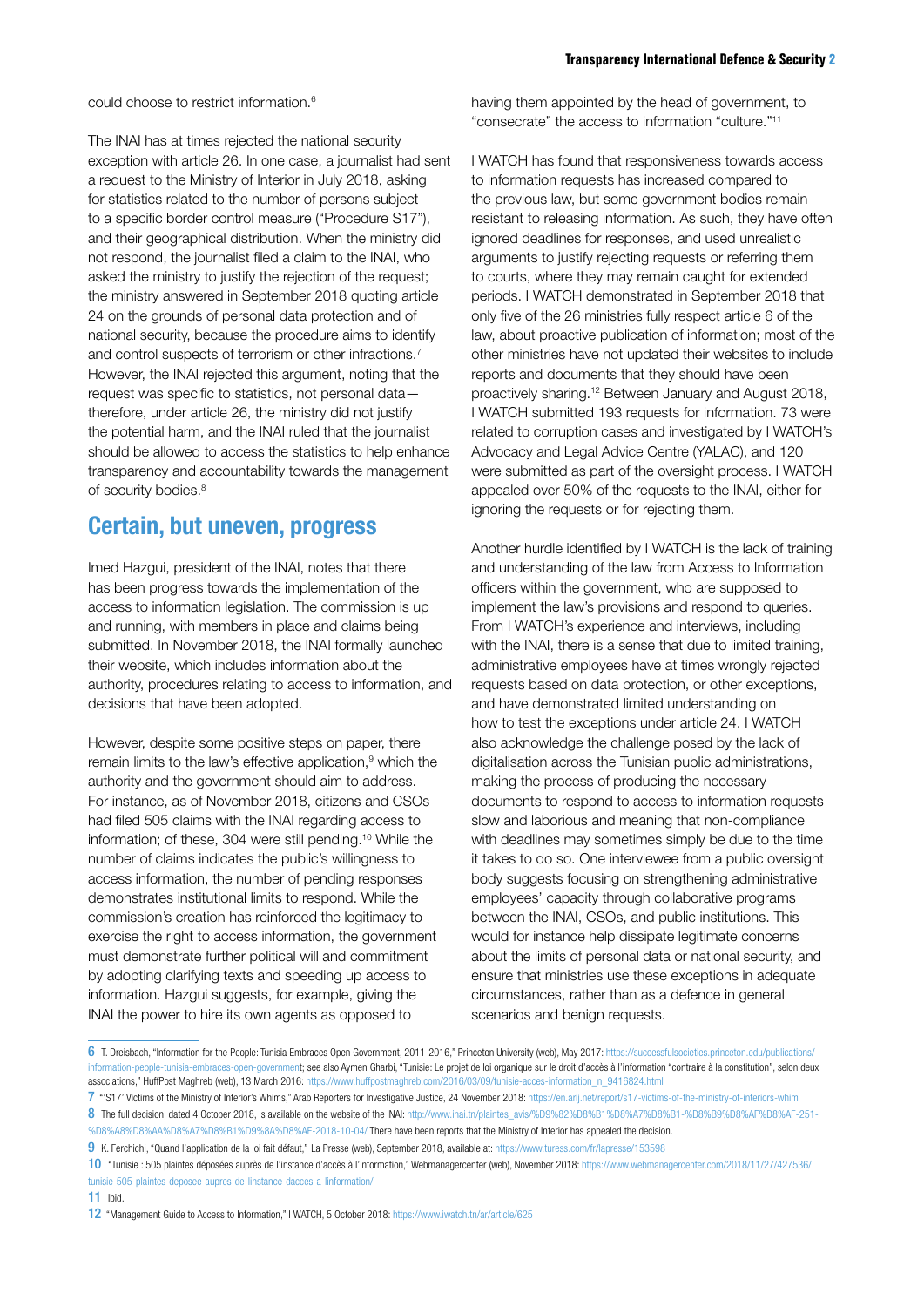### 3. UNEQUAL APPLICATION OF THE LEGISLATION IN THE DEFENCE SECTOR

The MOD has had some good practices and engagements with the access to information authority, for instance being one of the first ministries to send their annual report on access to information. The ministry outlines contact information of those responsible for access to information requests, and procedures to undertake.13 According to their website, dedicated personnel within the ministry receive and respond to ATI requests. In 2017, the MOD received 22 requests and answered all of them: two were sent to the national centre for cartography and remote sensing, and 17 to the office of military housing. There still exist some challenges however; as of publication, 13 claims against the MOD are pending before the Access to Information Authority.14

### Requests for Information

Few studies or initiatives have analysed the transparency of the MOD and its adherence to the new legislation until now. I WATCH have sent several access to information requests to the MOD, and have found that the ministry has responded to most of them within the 20 day limit imposed by the law. The issue lies within the content of the answers, with responses using the exemptions of article 24 regarding national security or claiming that they cannot disclose the information due to lack of human and technical resources.

Ostensibly, the defence sector–represented largely by the MOD–is the same as any other public sector in terms of its legal obligation to comply with the access to information legislation. Like any other public administration, the MOD must adhere to regulations and processes governing the legislation, and can only refuse to grant access to a piece of information in the exceptional circumstances provided for in article 24.

However, the MOD have often relied on the national security defence as a way to avoid giving detailed responses to access to information requests. While the ministry has a good record of responding to requests, they have often explained that they cannot provide information due to the national security imperative. While the law requires that ministries or public authorities justify their refusal to provide information under article 24, ministries utilise the exceptions as the justification itself without necessarily elaborating as to why they are invoking them. This creates a vacuum in which the ministry may provide an apparent explanation, but one devoid of sense or transparency to the requesting party.

National security concerns are naturally higher in the defence sector than in most others, but it is crucial to balance national security with the public interest if the defence sector is to retain public trust. The law requires that decision-makers evaluate this balance, which is crucial to ensure accountability and to ensure that the public understands and identifies corruption risks and can act as a check. With legislation on this matter already in place, it is for the Ministry to adopt a clear and transparent classification framework to guide how information is classified and how requests for information are responded to. The Parliament or the INAI should support this endeavour by adopting a clear definition of 'national security' which public administrations including the Ministry of Defence should refer to in their classification guidelines.

### Proactive Publication of Information

From a public information standpoint, the Ministry of Defence website, like that of other ministries, lacks published information, notably its strategy for operations, financial reports, on its procurement procedures, on its military and non-military acquisitions, and on updates regarding the access to information law such as proactive publication of auditing reports and statistics reports related to services and operations. Some information is outdated, such as the information regarding deployment and participation in United Nations peacekeeping operations, and could be updated without obvious risks to national security.<sup>15</sup>

<sup>13</sup> "Accès à l'information," République Tunisienne, Ministère de la Défense Nationale: <http://www.defense.tn/index.php/fr/acces-aux-documents-administratifs>

<sup>14</sup> "Tunisie : 505 plaintes déposées auprès de l'instance d'accès à l'information," Webmanagercenter (web), November 2018: [https://www.webmanagercenter.com/2018/11/27/427536/](https://www.webmanagercenter.com/2018/11/27/427536/tunisie-505-plaintes-deposee-aupres-de-linstance-dacces-a-linformation/) [tunisie-505-plaintes-deposee-aupres-de-linstance-dacces-a-linformation/](https://www.webmanagercenter.com/2018/11/27/427536/tunisie-505-plaintes-deposee-aupres-de-linstance-dacces-a-linformation/)

<sup>15</sup> The section of the Ministry of Defence website dedicated to peacekeeping operations includes a graph with the ongoing and past peacekeeping operations that the Tunisian government has been a troop contributing country to. Among these, the United Nations Operation in Cote d'Ivoire (UNOCI) is listed as ongoing, despite the operation having completed its mandate in 2017. See: <http://www.defense.tn/index.php/fr/missions-de-l-onu>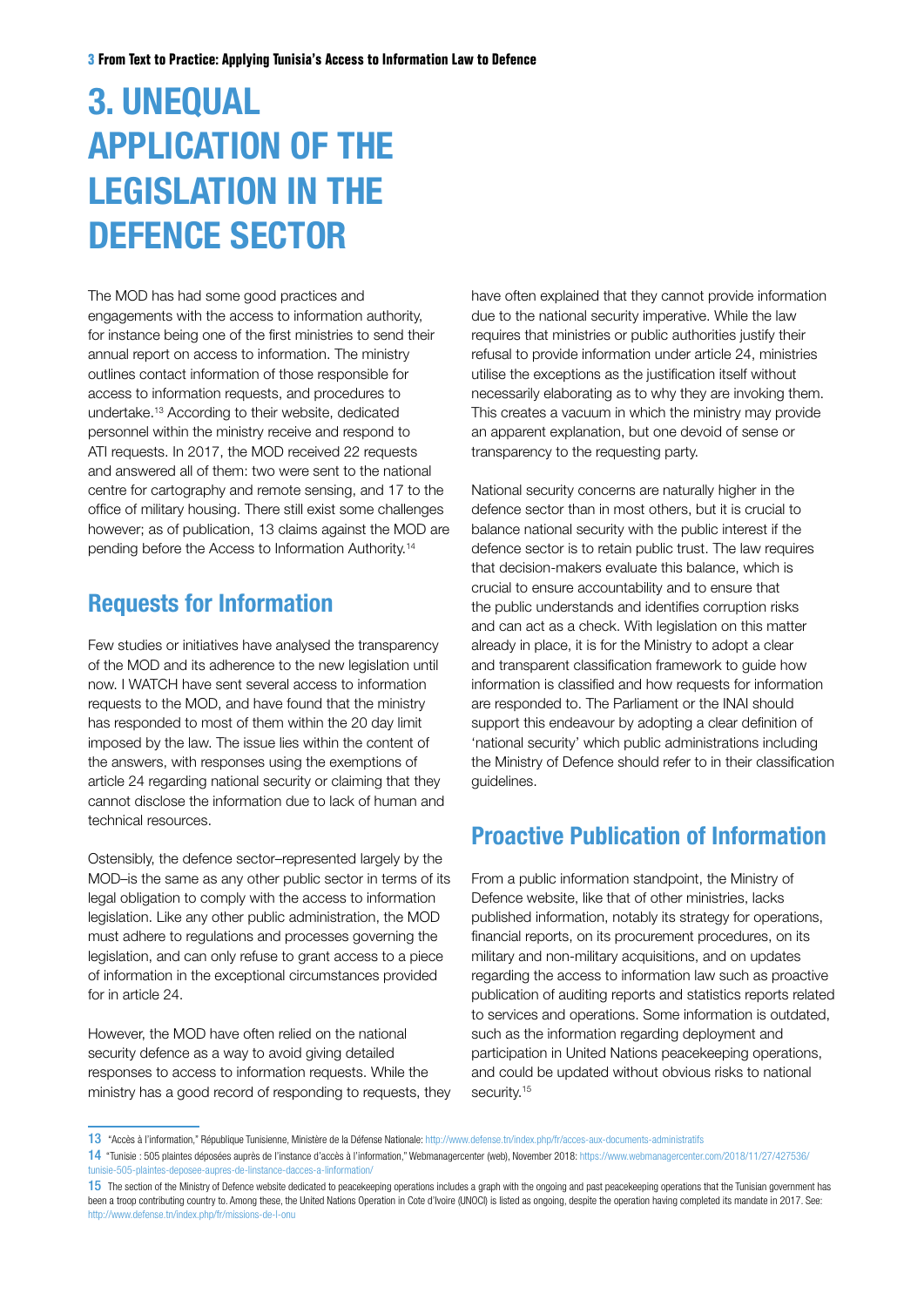### Applying Legislation to Tunisia's Defence Sector: I WATCH Access to Information Requests

I WATCH have been testing the legislation to ensure its correct application since the law's adoption in 2016. In order to get a clearer picture of how the MOD in particular is responding to access to information requests, IWATCH has filed several access to information requests with the MOD, outlined below.

The first request submitted to the MoD relates to the number of civilians prosecuted by military courts.16 The Tunisian military has on multiple occasions tried and convicted civilians accused of being critical of the military, without there being any public records on the number of cases involved. I WATCH asked the MOD to release the number of cases; the Ministry responded that they could not release the information because they do not have the resources to collect this data.

The MOD rejected another two ATI requests made by I WATCH based on article 24's exceptions regime in the name of national security. One of these concerns public procurement: I WATCH requested information on the number of public procurement contracts and the names of suppliers: "1. the list of suppliers contracted by the Ministry of Defence to provide equipment, supplies, or

services (contracts of 50,000 dinar or over) during the year 2017" and "2. the number of contracts with each of these suppliers."

The second asks for "the number of meetings between members of the MOD and members of the Parliamentary Defence and Security Committee during 2017 and the beginning of 2018, and minutes from these meetings." This committee monitors security and defence related issues in Tunisia, including through meetings and hearings with government security officials to implement national security policies and hold them accountable to reforms. I WATCH submitted both of these requests on 14 August 2018, and the MOD answered within 10 days—fully respecting the 20-day deadline imposed by the law.

In the absence of any justification of the usage of the national security exemption or public availability of any guidelines that officials followed in order to reach this conclusion, it is unclear how or why the MOD judged that the danger to national security in releasing these pieces of information outweighed the public interest and decided to apply Article 24 in these cases.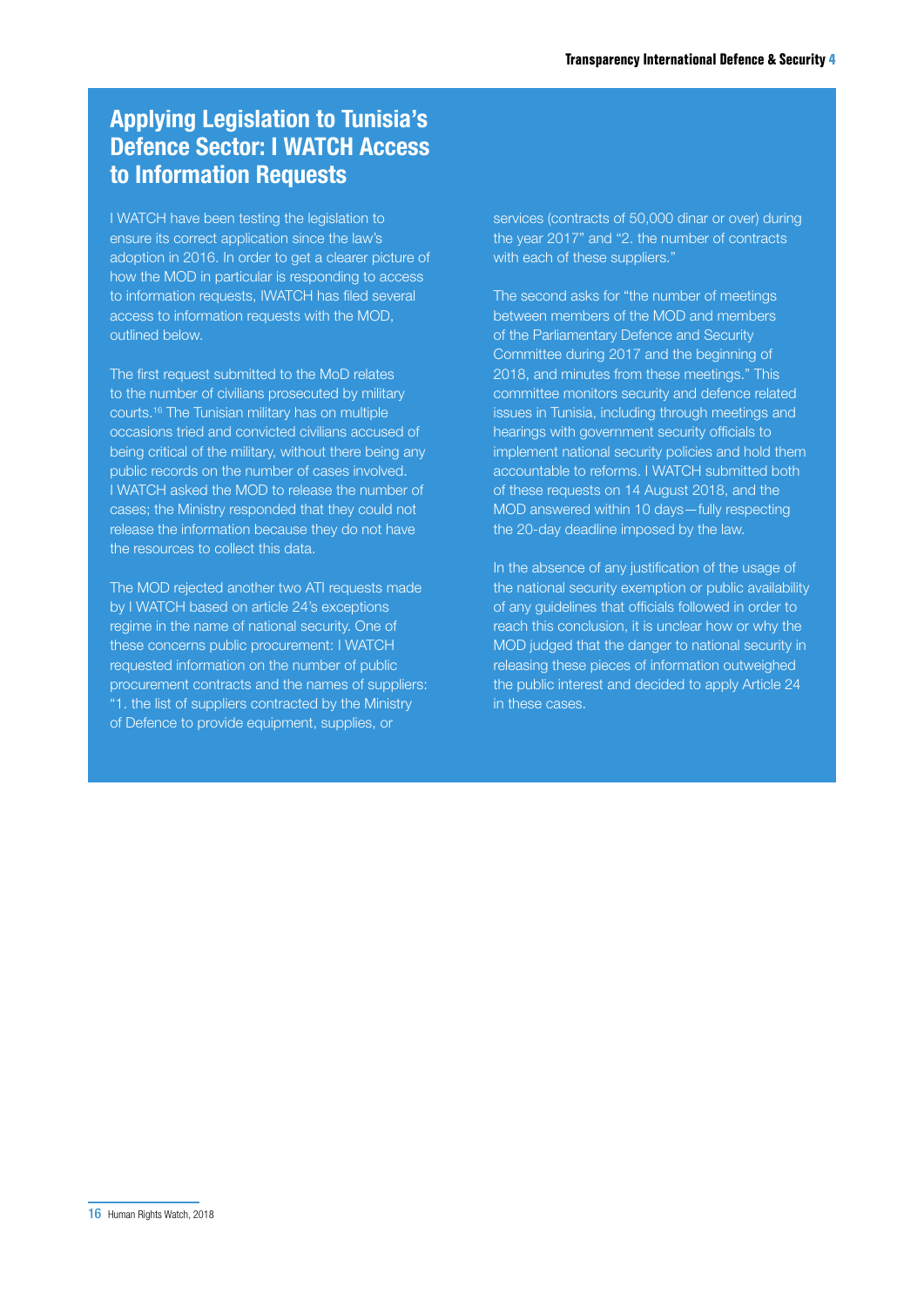### 4. INTERNATIONAL BEST PRACTICES REGARDING ACCESS TO INFORMATION IN THE DEFENCE SECTOR

Accessing information in the defence sector can be complex, due to the importance of balancing the right of the public to follow up on the performance of their government with legitimate secrecy regarding specific national security and public order issues. Legislators worldwide have attempted to tackle the national security dilemma with regards to access to information, and imposed restrictions and strict classification rules to areas where government secrecy is legitimate, leading to a body of best practices and recommended tests to determine legitimate exceptions. As such, many freedom of information acts or right to information acts, have developed procedures outlining the exceptions regime, and appeal mechanisms with external bodies such as courts and independent commissions if they are dissatisfied by the government's response or application of an exception.<sup>17</sup>

### The Tshwane Principles: A Step towards Clearer Legislation

In 2013, the Tshwane Principles on National Security and the Right to Information set out "unprecedented guidelines for those engaged in drafting, revising, or implementing laws or provisions relating to the state's authority to withhold information on national security grounds or to punish the disclosure of such information."18 These principles primarily cover the relationship between "national security and freedom of expression, whistleblower's protection, oversight bodies, and judicial oversight."19 According to the Tshwane Principles and a growing number of international texts relating to the right of access to information, exceptions must be proportionate and necessary.

### Limiting Exceptions to Access to Information

When information must be restricted, the Tshwane Principles note that governments should make the restrictions clear in law, and must be in order to protect a legitimate national security interest.20 In terms of access to information in the defence sector, states such as New Zealand, the United Kingdom, or the United States, demonstrate their interest in transparency by dedicating sections of their legislations to the disclosure of MOD files and reports, as well as outlining procedures and answers to access to information requests within government agencies.21 Additionally, the Tshwane Principles are clear that public authorities must provide "specific, substantive reasons" to support the application of restrictions, and several tests can determine the limits to the exceptions regime.<sup>22</sup>

The so-called "harm test" requires that a public authority demonstrate that the disclosure of certain types of information will cause harm to a protected interest. The state must prove that the disclosure of information would cause substantial and demonstrable harm to a legitimate interest. Importantly, the harm cannot be speculative or remote, and must instead by sufficiently specific, concrete, imminent, and direct.<sup>23</sup>

On the other hand, the "public interest balancing test" requires consideration of proportionality of the harm caused against the public interest. It requires that the oversight body or public authority weigh the harm that disclosure would cause to a certain protected interest, against the harm that could occur from disclosure of the

<sup>17</sup> "Open Development: Access to Information and the Sustainable Development Goals," Article 19 (web), 19 July 2017: [https://www.article19.org/resources/open-development-access-to](https://www.article19.org/resources/open-development-access-to-information-and-the-sustainable-development-goals/)[information-and-the-sustainable-development-goals/](https://www.article19.org/resources/open-development-access-to-information-and-the-sustainable-development-goals/)

<sup>18 &</sup>quot;Understanding the Tshwane Principles," Open Society Justice Initiative (web), 12 June 2013: <https://www.opensocietyfoundations.org/briefing-papers/understanding-tshwane-principles> 19 "Classified Information: A review of current legislation across 15 countries & the EU," TI-DS (web), 2014:12: [http://ti-defence.org/wp-content/uploads/2016/03/140911-Classified-](http://ti-defence.org/wp-content/uploads/2016/03/140911-Classified-Information.pdf)[Information.pdf](http://ti-defence.org/wp-content/uploads/2016/03/140911-Classified-Information.pdf)

<sup>20</sup> The Global Principles on National Security and the Right to Information, 2013:<https://www.opensocietyfoundations.org/sites/default/files/global-principles-national-security-10232013.pdf>

<sup>21</sup> See, for example, "How to make a freedom of information (FOI) request," UK Government, [https://www.gov.uk/make-a-freedom-of-information-request;](https://www.gov.uk/make-a-freedom-of-information-request) "How do I make a FOIA request?" [https://www.foia.gov/how-to.htm](https://www.foia.gov/how-to.html)l; Official Information Act Requests, New Zealand Ministry of Defence, <https://www.defence.govt.nz/about-this-site/oias/>

<sup>22</sup> The Global Principles on National Security and the Right to Information, Principle 4, 2013: [https://www.opensocietyfoundations.org/sites/default/files/global-principles-national](https://www.opensocietyfoundations.org/sites/default/files/global-principles-national-security-10232013.pdf)[security-10232013.pdf](https://www.opensocietyfoundations.org/sites/default/files/global-principles-national-security-10232013.pdf)

<sup>23 &</sup>quot;Balancing Openness and Confidentiality in the Defence Sector: Lessons from International Good Practice," Centre for Integrity in the Defence Sector (web), 5 June 2018: 11: [https://cids.](https://cids.no/2018/06/05/new-guide-to-good-governance-on-openness-and-confidentiality-in-the-defence-sector/) [no/2018/06/05/new-guide-to-good-governance-on-openness-and-confidentiality-in-the-defence-sector/](https://cids.no/2018/06/05/new-guide-to-good-governance-on-openness-and-confidentiality-in-the-defence-sector/)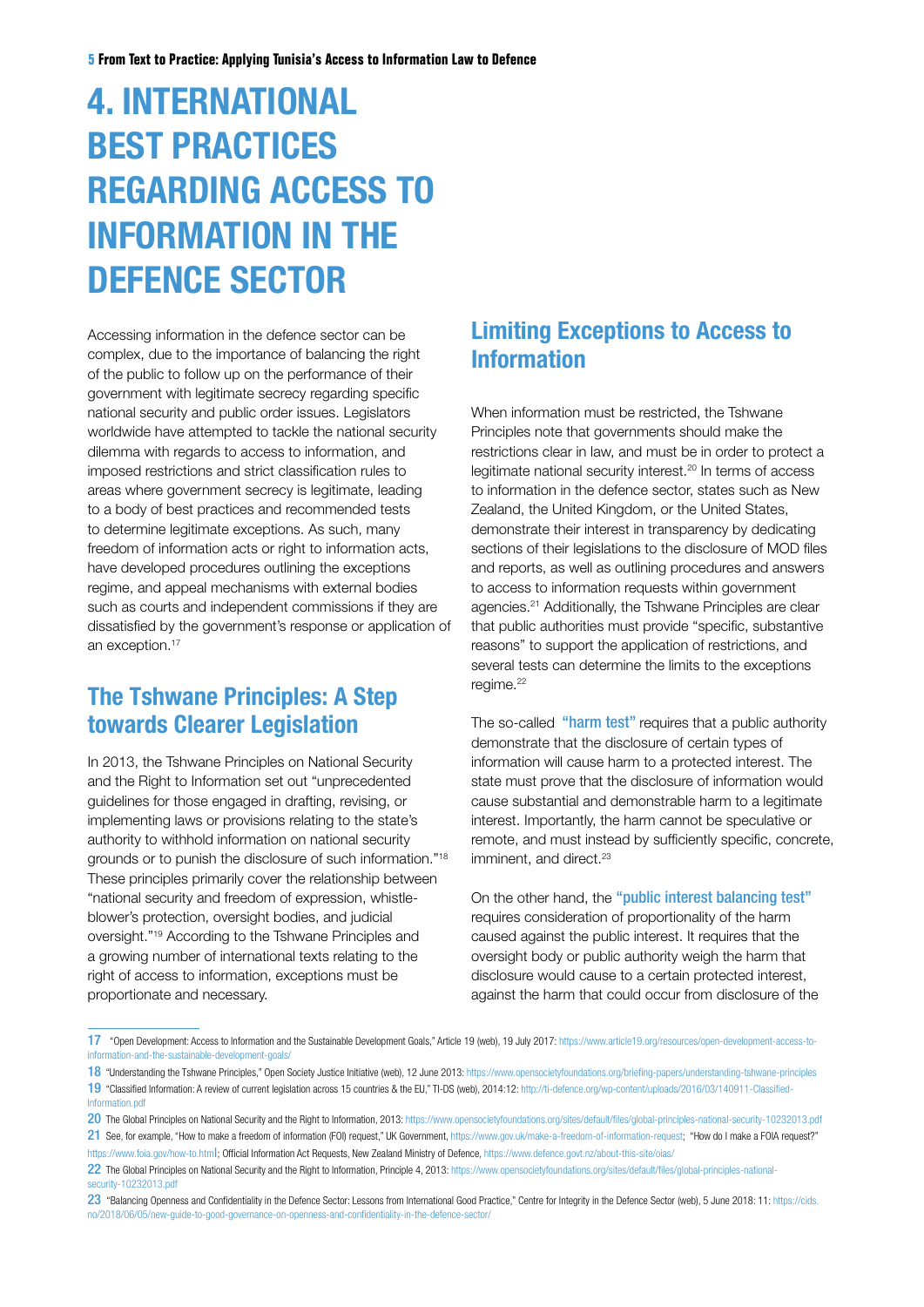information.24 The Tshwane Principles rely on government bodies ensuring that disclosure of information poses a real and identifiable risk of "significant harm," which must "outweigh the overall public interest in disclosure." At the same time, the restriction must comply with the principle of proportionality, be the least restrictive means to protect against harm, and "must not impair the very essence of the right to information."25 Countries including the United Kingdom and Australia apply this principle, and Tunisia has codified this test into Article 24 of the 2016 law.26

#### Facilitating Access to Information Requests

As discussed above, public bodies are required to facilitate access to information, and respond to requests from the public, as recommended by the Tshwane Principles; in Tunisia, this is codified in the 2016 law and the Tunisian MOD's procedural handbook specifies that access to information includes the right to access information on request.27 Several countries have adopted good practices in this regard, by appointing additional staff and clarifying the procedures and the limits within which limits officials may refuse to respond to requests. In Tunisia, the Access to Information Law codifies these procedures and the MOD procedures manual specifies whom to contact within the Ministry.<sup>28</sup>

Freedom of information requests in the UK have prompted the MOD to publish further financial and human resources information such as quarterly service personnel statistics,<sup>29</sup> senior staff salaries,<sup>30</sup> and business plans.<sup>31</sup> The UK MOD also proactively publishes reports from FOI requests on a weekly to biweekly basis, making responses to FOI requests easily accessible.<sup>32</sup>

The US Department of Defence (DOD), on the other hand, makes freedom of information requests easy to conduct, by publishing details on the procedure and the 1966

Freedom of Information Act (FOIA) legislation online.<sup>33</sup> The department publishes annual reports on FOIA requests online; these show the progress achieved since the law's implementation.34 Additionally, the DOD specifies, "Federal agencies are required to disclose records upon receiving a written request for them, except for those records that are protected from disclosure by any of the nine exemptions or three exclusions of the FOIA. This right of access is enforceable in court."35 When the department refuses to disclose information, it is required to provide an in-depth justification to explain the rationale behind the refusal, and the way in which disclosure may affect national security more adversely than it would serve a public interest.

These examples demonstrate some key considerations that governments should take into account when determining whether to release information. Additionally, the law should set out clear criteria for classification and declassification, including ensuring time limits, conditions under which information should be declassified, and authorities responsible for declassification.36 This provides an additional limit to governments' ability to restrict information, and may help prevent agencies from applying their own self-interest or overly classifying information.<sup>37</sup>

### Proactive Publication of Information

As part of the right to access information, governments should also proactively publish information on their websites. This requirement extends to ministries of defence of these countries, and there are multiple examples of defence ministries publishing information with a varying degree of transparency, to enable citizens to comprehend their strategy and overarching goals. In Tunisia, the MOD procedural handbook specifies that access to information includes proactive publication of information by concerned bodies.<sup>38</sup>

Both the New Zealand and the UK governments

24 Ibid.

25 The Global Principles on National Security and the Right to Information, Principle 3, 2013

26 "Ministry of Defence Access to Information Guidance Note," IIK Ministry of Defence, June 2009: https://assets.publishing.service.gov.uk/government/uploads/system/uploads/attachment [data/file/16835/E420090701MOD\\_FOI\\_Guidance\\_Note.pdf](https://assets.publishing.service.gov.uk/government/uploads/system/uploads/attachment_data/file/16835/E420090701MOD_FOI_Guidance_Note.pdf); "FOI fact sheet 8: Freedom of information – Exemptions," Australian Government, Office of the Australian Information Officer: [https://](https://www.oaic.gov.au/freedom-of-information/foi-resources/foi-fact-sheets/foi-fact-sheet-8-exemptions) [www.oaic.gov.au/freedom-of-information/foi-resources/foi-fact-sheets/foi-fact-sheet-8-exemptions](https://www.oaic.gov.au/freedom-of-information/foi-resources/foi-fact-sheets/foi-fact-sheet-8-exemptions); Loi organique n°2016-22 du 22 mars 2016, Article 24.

27 République Tunisienne, Ministère de la Défense Nationale, "Manuel de procédure pour l'accès à l'information," [http://www.defense.tn/images/PDF/acces-info-FR.pdf;](http://www.defense.tn/images/PDF/acces-info-FR.pdf) Loi organique n°2016- 22 du 22 mars 2016, Chapitre 3.

29 "National Statistics: Quarterly service personnel statistics: 2018," Ministry of Defence, 15 February 2018: [https://www.gov.uk/government/statistics/quarterly-service-personnel](https://www.gov.uk/government/statistics/quarterly-service-personnel-statistics-2018)[statistics-2018](https://www.gov.uk/government/statistics/quarterly-service-personnel-statistics-2018)

30 "Transparency data: MOD roles and salaries: 2017," Ministry of Defence, 25 January 2018:<https://www.gov.uk/government/publications/mod-roles-and-salaries-2017>

31 "Corporate report: Ministry of Defence single departmental plan," Ministry of Defence, 23 May 2018: [https://www.gov.uk/government/publications/ministry-of-defence-single-departmental](https://www.gov.uk/government/publications/ministry-of-defence-single-departmental-plan/ministry-of-defence-single-departmental-plan-may-2018)[plan/ministry-of-defence-single-departmental-plan-may-2018](https://www.gov.uk/government/publications/ministry-of-defence-single-departmental-plan/ministry-of-defence-single-departmental-plan-may-2018)

<sup>28</sup> Ibid.

<sup>32</sup> "Publications: FOI releases," UK Ministry of Defence:<https://bit.ly/2AM7i61>

<sup>33 &</sup>quot;Freedom of Information Act: Department of Defense Open Government." US Department of Defense: <https://open.defense.gov/Transparency/FOIA.aspx>

<sup>34 &</sup>quot;Department of Defense Annual FOIA Report to the Attorney General," DOD Open Government, US Department of Defense: [https://open.defense.gov/Transparency/FOIA/DoD-Annual-Reports](https://open.defense.gov/Transparency/FOIA/DoD-Annual-Reports-to-AG/)[to-AG/](https://open.defense.gov/Transparency/FOIA/DoD-Annual-Reports-to-AG/)

<sup>35 &</sup>quot;Freedom of Information Act: Department of Defense Open Government," US Department of Defense

<sup>36</sup> The Global Principles on National Security and the Right to Information, Principle 17, 2013

<sup>37</sup> Centre for Integrity in the Defence Sector, June 2018: 12

<sup>38</sup> République Tunisienne, Ministère de la Défense Nationale, "Manuel de procédure pour l'accès à l'information," <http://www.defense.tn/images/PDF/acces-info-FR.pdf>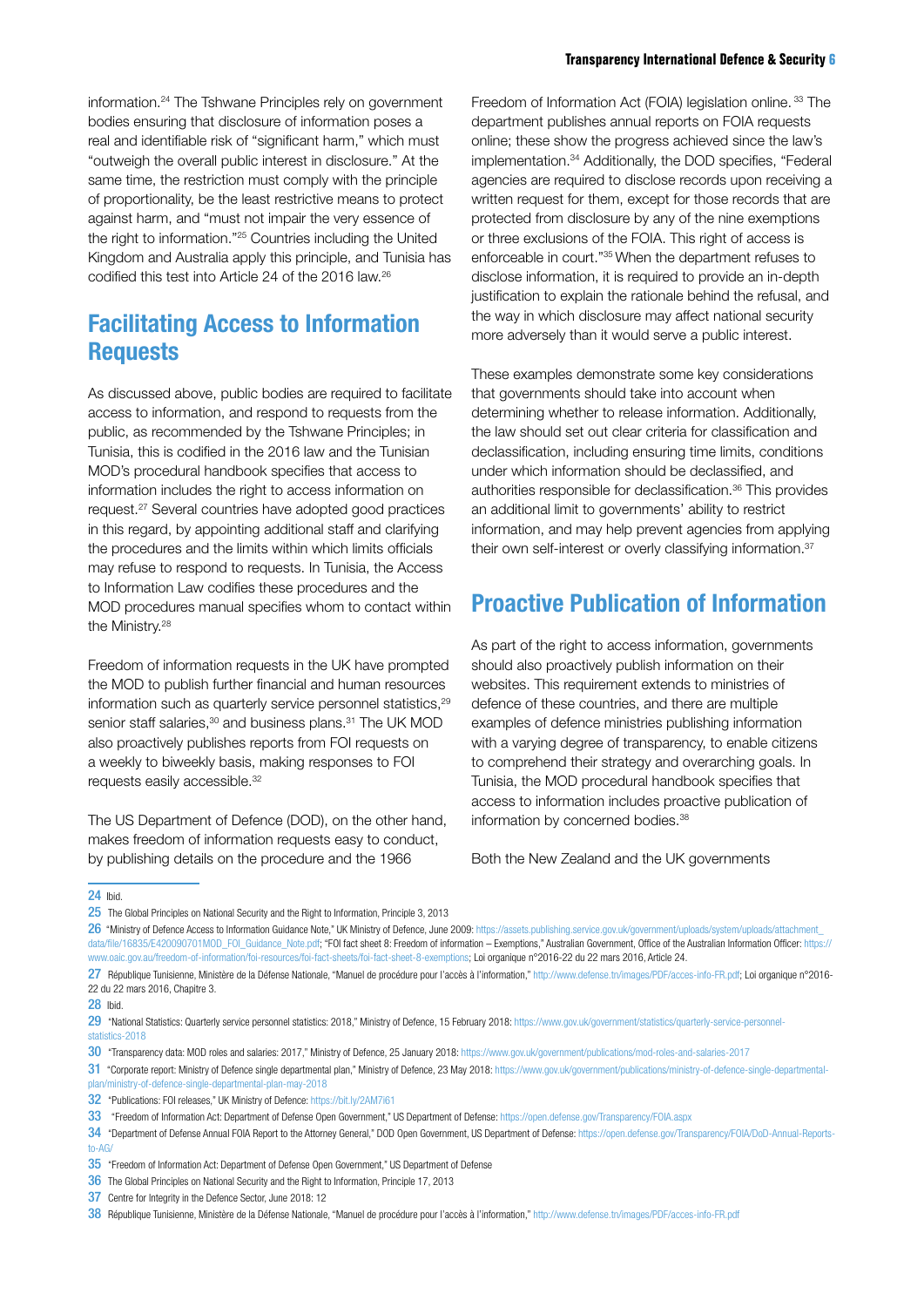#### **7 From Text to Practice: Applying Tunisia's Access to Information Law to Defence**

proactively publish information on their websites, for instance. New Zealand's government discloses a large number of documents on topics ranging from the chief executive's expenses, MOD strategies, annual reports, to strategic defence policy review documents.<sup>39</sup> Their website also contains provisions regarding the New Zealand Defence Forces' engagement with the defence industry, publishing for instance the criteria that the ministry evaluates before making a deal with a defence company.

The UK MOD also publishes wide-ranging information proactively, with an Open Data Strategy designed to help it achieve its targets. Much of the information is released proactively and can be accessed through the MOD website, for instance financial information relating to projected and actual income and expenditure, tendering, procurement and contracts. This also includes documents outlining allowance changes, finances, gifts, hospitality, travel, and meetings received by ministers, gifts and hospitality received by senior officers and special advisers. The MOD website also contains information on the ministry's relationship with the defence industry, for instance publishing a 2016-2026 timeline of the procurement contracts the ministry intends to complete.40 The same website includes details of defence contracts, including the number of jobs created within the MOD and the estimated amount the defence sector costs taxpayers per capita, ensuring transparency and clarity for the public.

<sup>39</sup> See "Publications," New Zealand Ministry of Defence: <https://www.defence.govt.nz/publications/>

<sup>40</sup> "A Breakdown of Planned Defence Expenditure 2018," Defence Contracts Online:<https://www.contracts.mod.uk/blog/breakdown-planned-defence-expenditure-2018/>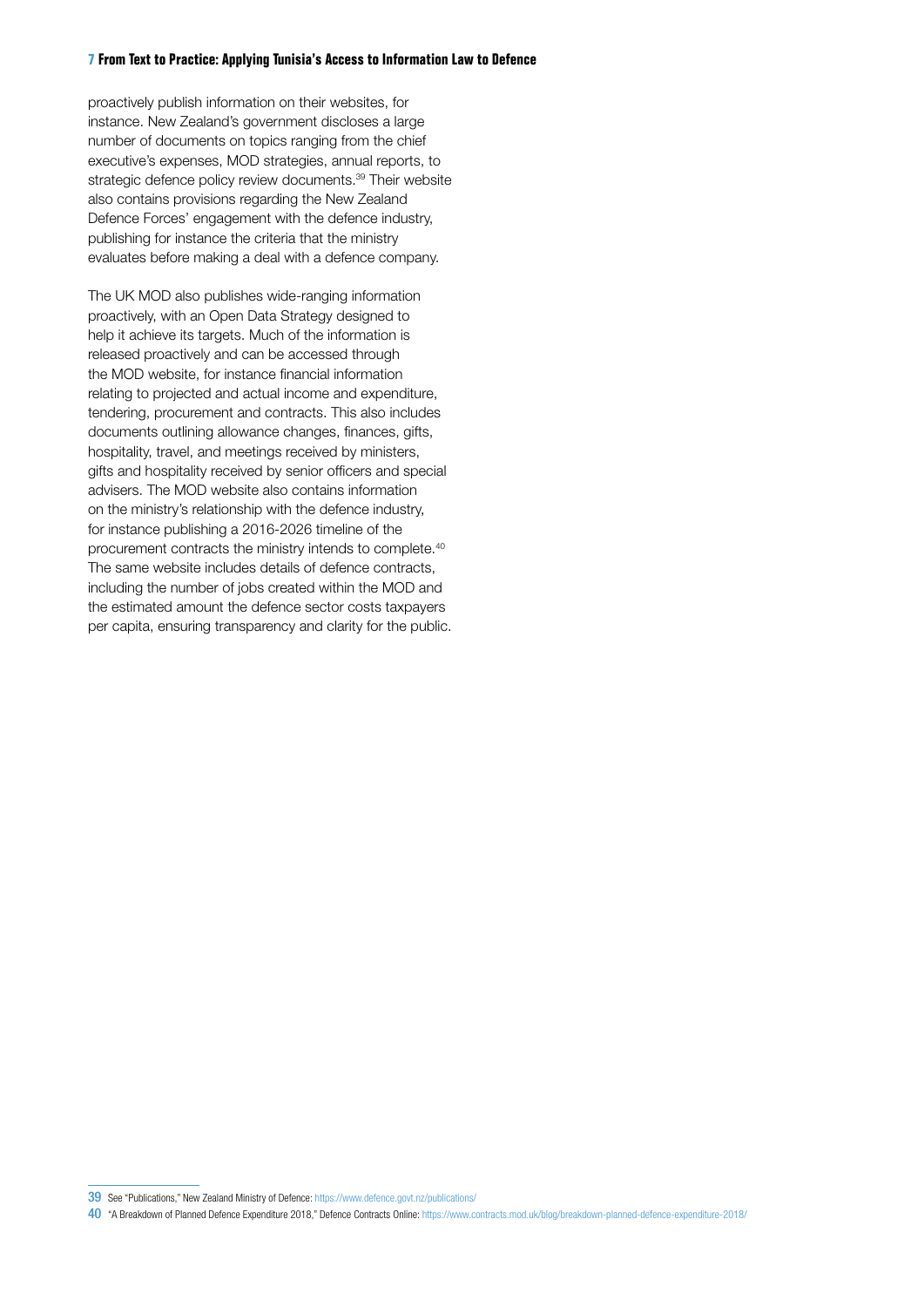### 5. CONCLUSIONS AND RECOMMENDATIONS

Guaranteeing transparent and effective access to information is crucial if the Tunisian defence sector is to effectively prevent corruption and retain legitimacy, and the government can choose to strengthen its application of law 22-2016. In particular, strengthening the defence sector's accountability mechanisms would limit the risks of corruption that has the potential to contribute to instability within the country. We recommend a clear rationale to the ministry's use of the national security exception, as well as transparency as to how the rationale is applied. To address these threats, Transparency International and I WATCH recommend the following actions:

### Develop detailed classification guidelines and a framework for responding to access to information requests within the Ministry of **Defence**

The Ministry of Defence should develop detailed guidelines to address access to information requests, including how to apply the test which ministry officials may apply when defining the necessary level of classification of a particular document and assessing whether releasing that information could pose a risk to national security The guidelines should be made publicly available, and should be accompanied by training for officials within the ministry responsible for answering access to information requests.

While some types of information can be excluded from access to information requests, no institution or agency should be given a blanket exemption to responding to such requests—even in the name of national security. National security is undeniably important in the defence sector; however, it should be restricted to specific situations. To reduce corruption risks, the MOD should only apply the national security rationale to cases that present a true national security imperative—rather than allowing in to be used as a catch-all phrase to evade accountability towards the public. The Parliament and the INAI should adopt a clear definition of 'national security' and work with the MOD to integrate this into their classification guidelines, to prevent overwhelming use of the national security exception.

Much of the information withheld based on national security, if balanced with the public interest, represents a higher risk of immediate or future prejudice to the public good when withheld. Given ongoing reforms in the defence sector, improving access to information

would also empower citizens to understand and monitor progress in the sector and prevent instances of corruption within one of the most opaque and sensitive branches of government.

### Proactively publish key information on the Ministry of Defence website

The ministry should develop clear guidelines on which information to publish proactively, and train designated staff to update information on the website on a regular basis, prior to requests being made.

For instance, the website does not currently display the military's annual strategy, budget or audit reports. Regularly uploading and updating this type of information would strengthen the Tunisian public's trust in the accountability of the Ministry to its population. It would also enable citizens to monitor the ministry's progress in implementing its strategy coherently, and guarantee that the public and civil society can play an effective role in identifying corruption risks within the defence sector.